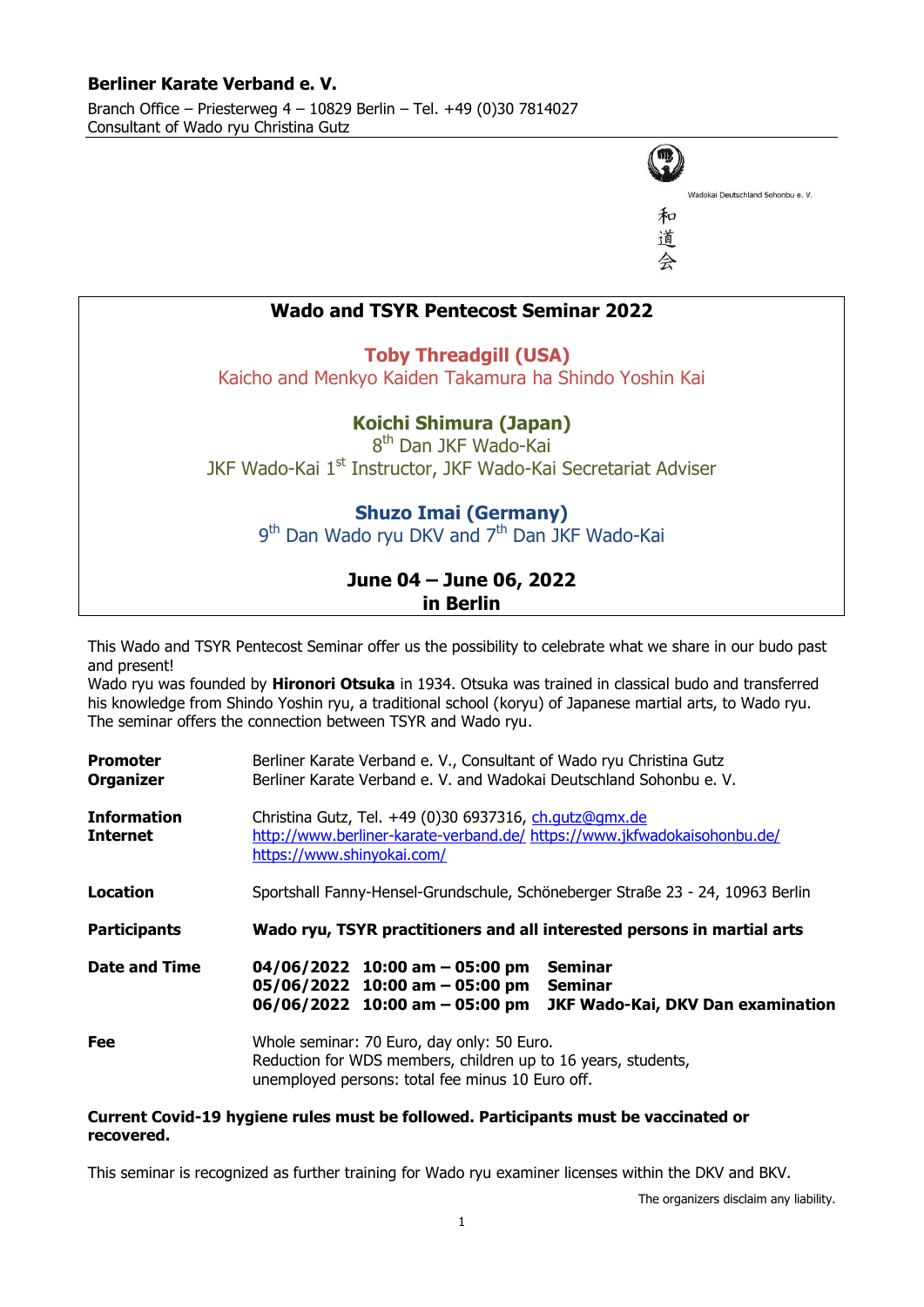#### **Berliner Karate Verband e. V.** Branch Office – Priesterweg 4 – 10829 Berlin – Tel. +49 (0)30 7814027 Consultant of Wado ryu Christina Gutz



## **Wado and TSYR Pentecost Seminar 2022**

## **Toby Threadgill (USA), Koichi Shimura (Japan) and Shuzo Imai (Germany) June 04 – June 06, 2022 in Berlin**



#### **Seminar Schedule**

At the beginning of every training session a training of all groups together is offered. In their training sessions Toby Threadgill, Koichi Shimura and Shuzo Imai will demonstrate and teach the connection between Wado ryu and Shindo Yoshin ryu. Please bring a tanto!

| <b>Saturday</b><br>04/06/2022         | 1. Group                                      | 2. Group                                                               | 3. Group          |
|---------------------------------------|-----------------------------------------------|------------------------------------------------------------------------|-------------------|
| $10:00$ am - $12:00$ am               | <b>Imai</b>                                   | <b>Threadgill</b>                                                      | <b>Shimura</b>    |
| $01:00 \text{ pm} - 02:30 \text{ pm}$ | <b>Shimura</b>                                | <b>Imai</b>                                                            | <b>Threadgill</b> |
| $03:00 \text{ pm} - 05:00 \text{ pm}$ | <b>Threadgill</b>                             | <b>Shimura</b>                                                         | <b>Imai</b>       |
| $05:15$ pm                            | 9. - 1. Kyu<br>examination                    | <b>DKV</b>                                                             |                   |
| <b>Sunday</b>                         |                                               |                                                                        |                   |
| 05/06/2022                            |                                               |                                                                        |                   |
| $10:00$ am - $12:00$ am               | <b>Imai</b>                                   | <b>Threadgill</b>                                                      | <b>Shimura</b>    |
| $01:00$ pm - $02:30$ pm               | <b>Shimura</b>                                | <b>Imai</b>                                                            | <b>Threadgill</b> |
| $03:00 \text{ pm} - 05:00 \text{ pm}$ | <b>Threadgill</b>                             | <b>Shimura</b>                                                         | <b>Imai</b>       |
| <b>Monday</b><br>06/06/2022           |                                               |                                                                        |                   |
| $10:00$ am                            | <b>JKF Wado-Kai</b><br><b>Dan examination</b> | <b>Board of examiners:</b><br>Shimura, Imai, Gutz,<br><b>Utriainen</b> |                   |
| $01:00$ pm                            | <b>DKV Wado Ryu</b><br><b>Dan examination</b> | <b>Board of examiners:</b><br>Imai, Alscher, Gutz                      |                   |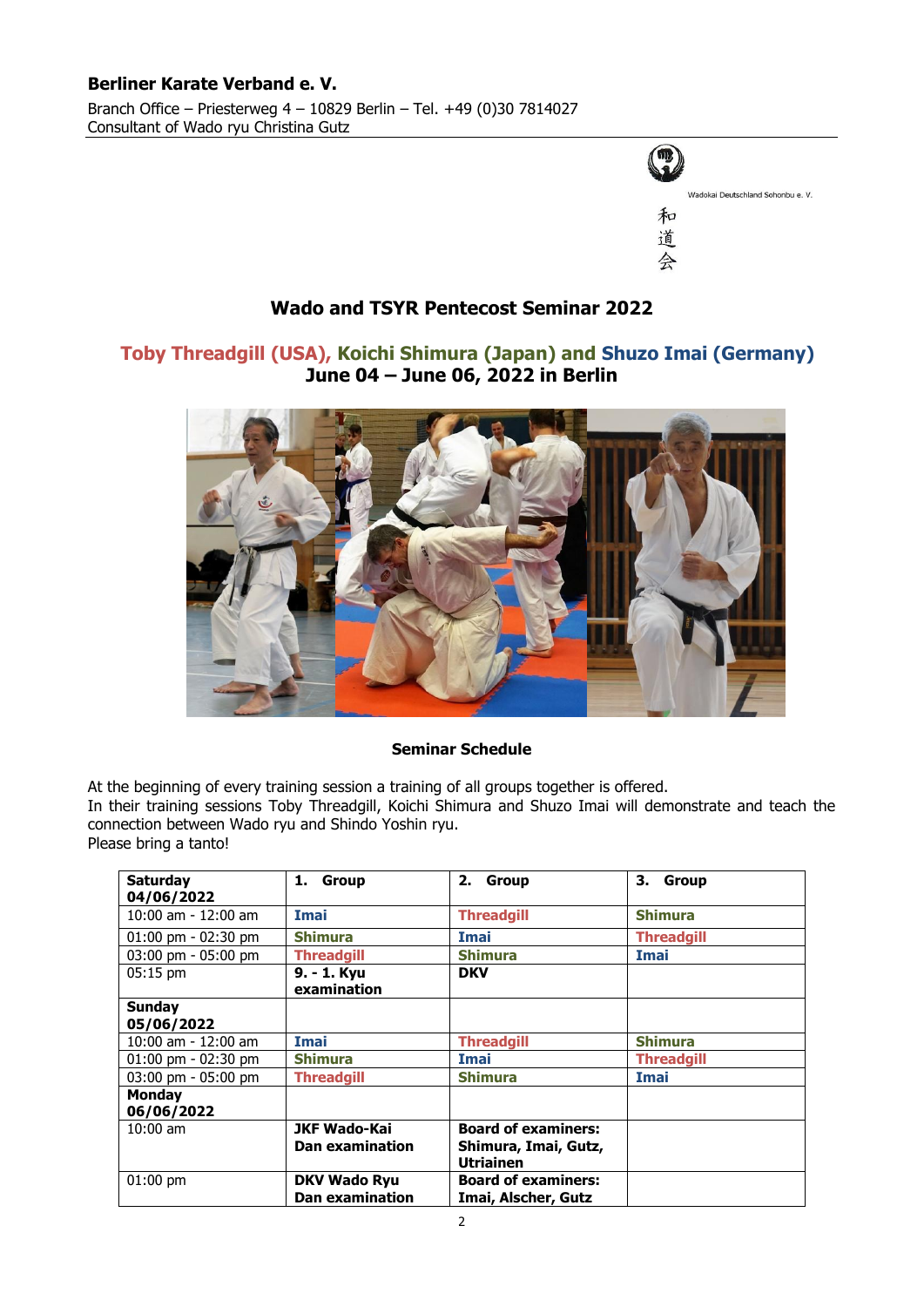

Wadokai Deutschland Sohonbu e. V.

和 道 会

## **Wado and TSYR [Pentecost](http://dict.leo.org/ende?lp=ende&p=thMx..&search=pentecost) Seminar 2022**

## **Wado Dan Examination**

## **Monday, June 06, 2022**

### **Promoter and Organizer BKV**

| <b>Date</b> | Monday, June 06, 2022               |
|-------------|-------------------------------------|
| Location    | Sportshall Fanny-Hensel-Grundschule |

# Schöneberger Straße 23 - 24, 10963 Berlin

#### **JKF Wado-Kai Dan examination to 5th Dan**

| <b>Board of Examiner</b> | Koichi Shimura, Shuzo Imai, Christina Gutz, Niko Utriainen |
|--------------------------|------------------------------------------------------------|
| <b>Time</b>              | Start 10:00 am                                             |
| <b>Registration</b>      | Registration until 01.05.2022 by mail to ch.gutz@gmx.de    |

#### **Deutscher Karate Verband Dan examination to 6th Dan**

| <b>Board of Examiner</b> | Shuzo Imai, Bernd Alscher, Christina Gutz                                                                                                                                                                                                                                                                                     |  |  |
|--------------------------|-------------------------------------------------------------------------------------------------------------------------------------------------------------------------------------------------------------------------------------------------------------------------------------------------------------------------------|--|--|
| Time                     | Start 01:00 pm                                                                                                                                                                                                                                                                                                                |  |  |
| <b>Registration</b>      | Application by letter to DKV-Office<br>Keep period of registration!<br>Submit on the day of examination<br>$\circ$ DKV-Pass with valid stamp of 2022<br>$\circ$ Examination 1 <sup>st</sup> Dan: Furnish proof of referee-course<br>o Furnish proof of registration for Dan-Examination<br>$\circ$ Receipt of examination fee |  |  |
| <b>Liability</b>         | Management assumes no liability.                                                                                                                                                                                                                                                                                              |  |  |

For promoter and organizer: Christina Gutz, Consultant of Wado ryu Berlin